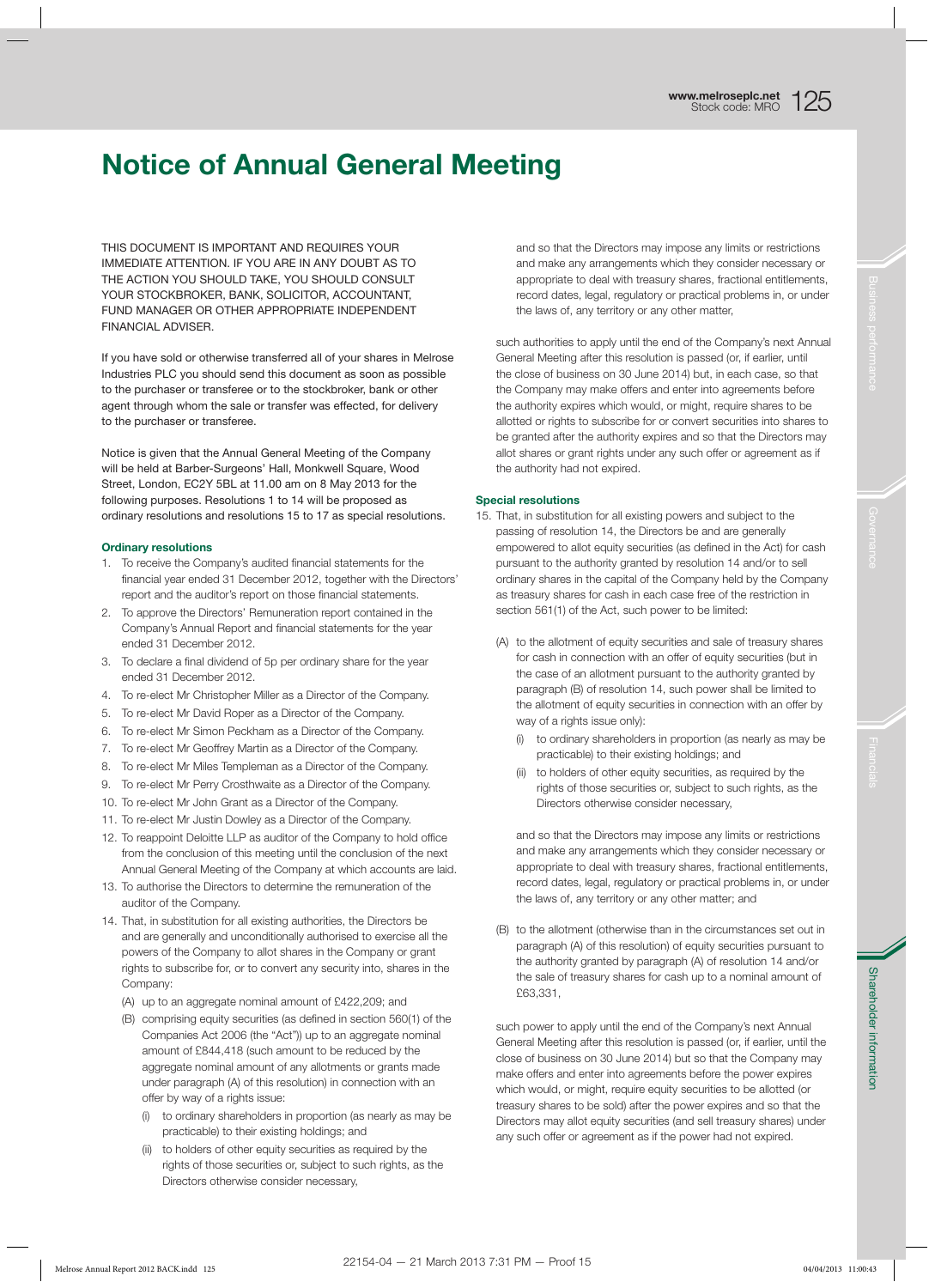## **Notice of Annual General Meeting continued**

- 16. That the Company be and is generally and unconditionally authorised to make one or more market purchases (within the meaning of section 693 of the Act) of ordinary shares in the capital of the Company provided that:
	- (A) the maximum aggregate number of ordinary shares authorised to be purchased is 126,662,703;
	- (B) the minimum price which may be paid for an ordinary share shall not be less than the nominal value of an ordinary share at the time of such purchase;
	- (C) the maximum price which may be paid for an ordinary share is not more than the higher of:
		- (i) 105 per cent of the average of the middle market quotation for an ordinary share as derived from the London Stock Exchange plc's Daily Official List for the five business days immediately preceding the day on which the ordinary share is purchased; and
		- (ii) the higher of the price of the last independent trade and the highest current independent bid on the trading venue where the purchase is carried out,

in each case, exclusive of expenses;

- (D) this authority will expire at the end of the next Annual General Meeting of the Company following the passing of this resolution (or, if earlier, at the close of business on 30 June 2014);
- (E) the Company may make a contract to purchase ordinary shares under this authority before expiry of the authority which will or may be executed wholly or partly after the expiry of that authority, and may make a purchase of ordinary shares in pursuance of any such contract; and
- (F) any ordinary shares purchased pursuant to this authority may either be held as treasury shares or cancelled by the Company, depending on which course of action is considered by the Directors to be in the best interests of shareholders at the time.
- 17. That a general meeting other than an Annual General Meeting may be called on not less than 14 clear days' notice.

Joff Crawford Company Secretary 4 April 2013

Registered Office: Precision House Arden Road Alcester **Warwickshire** B49 6HN

#### **Notes**

- 1. The holders of ordinary shares in the Company are entitled to attend the Annual General Meeting and are entitled to vote. A member entitled to attend and vote may appoint a proxy to exercise all or any of their rights to attend, speak and vote at a general meeting of the Company. Such a member may appoint more than one proxy, provided that each proxy is appointed to exercise the rights attached to different shares. A proxy need not be a member of the Company.
- 2. A form of proxy is enclosed with this notice. To be effective, a form of proxy must be completed and returned, together with any power of attorney or authority under which it is completed or a certified copy of such power or authority, so that it is received by the Company's registrars at the address specified on the form of proxy not less than 48 hours (excluding any part of a day that is not a working day) before the time for holding the meeting. Returning a completed form of proxy will not preclude a member from attending the meeting and voting in person.
- 3. Any person to whom this notice is sent who is a person nominated under section 146 of the Act to enjoy information rights (a "Nominated Person") may, under an agreement between him and the shareholder by whom he was nominated, have a right to be appointed (or to have someone else appointed) as a proxy for the Annual General Meeting. If a Nominated Person has no such proxy appointment right or does not wish to exercise it, he may, under any such agreement, have a right to give instructions to the shareholder as to the exercise of voting rights. The statement of the rights of shareholders in relation to the appointment of proxies in paragraphs 1 and 2 above does not apply to Nominated Persons. The rights described in paragraphs 1 and 2 can only be exercised by ordinary shareholders of the Company.
- 4. To be entitled to attend and vote at the Annual General Meeting (and for the purposes of the determination by the Company of the number of votes they may cast), members must be entered on the Company's register of members by 6.00 pm on 6 May 2013 (or, in the event of an adjournment, on the date which is two days before the time of the adjourned meeting). Changes to entries on the register of members after this time shall be disregarded in determining the rights of any person to attend or vote at the meeting.
- 5. As at 4 April 2013, the Company's issued share capital consists of 1,266,627,036 ordinary shares of 0.1p each, carrying one vote each.
- 6. CREST members who wish to appoint a proxy or proxies through the CREST electronic proxy appointment service may do so by using the procedures described in the CREST Manual. CREST Personal Members or other CREST sponsored members, and those CREST members who have appointed a service provider(s), should refer to their CREST sponsor or voting service provider(s), who will be able to take the appropriate action on their behalf.